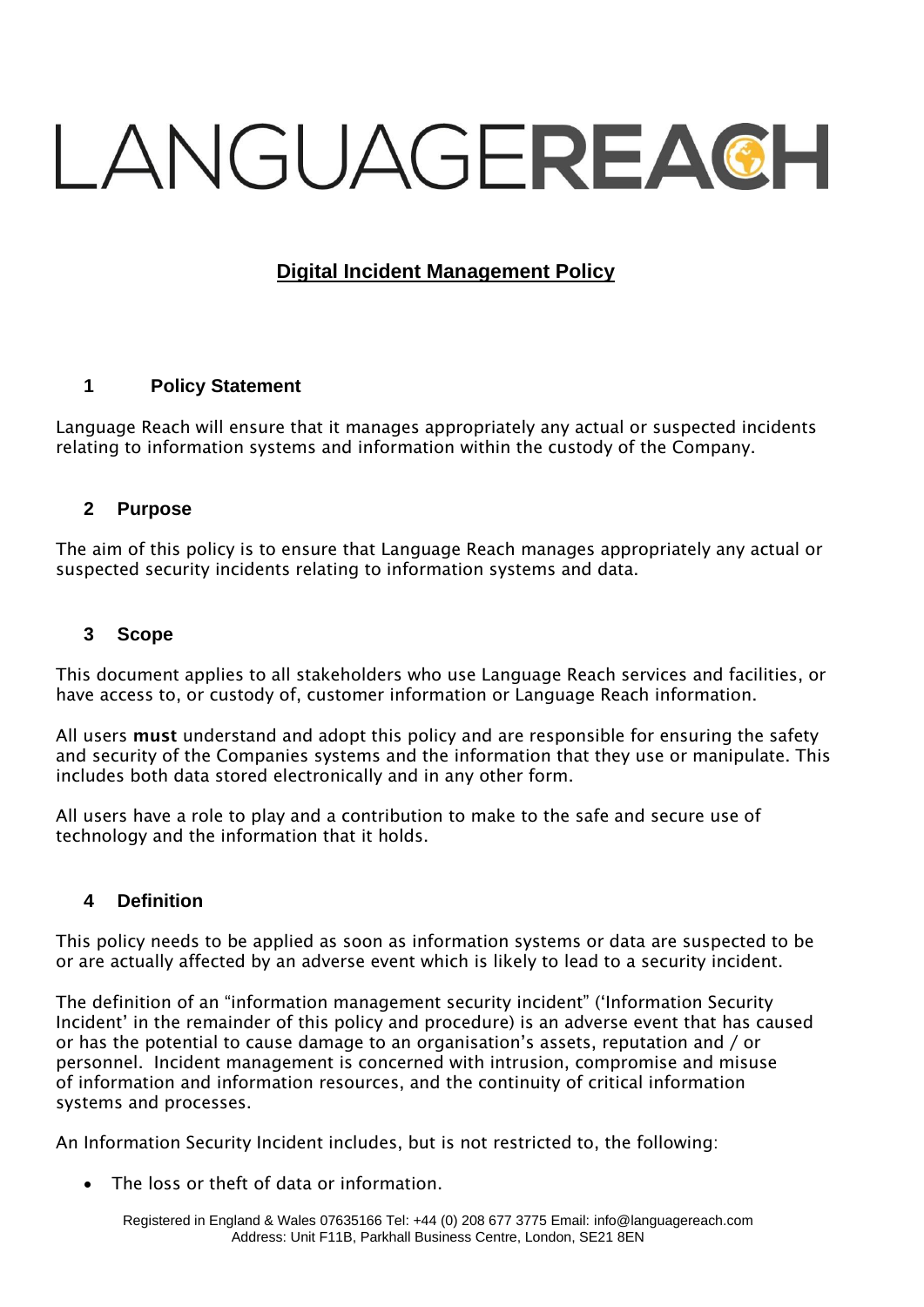- The transfer of data or information to those who are not entitled to receive that information.
- Attempts (either failed or successful) to gain unauthorised access to data or information storage or a computer system.
- Changes to information or data or system hardware, firmware, or software characteristics without the Companies knowledge, instruction, or consent.
- Unwanted disruption or denial of service to a system.
- The unauthorised use of a system for the processing or storage of data by any person.

Examples of some of the more common forms of Information Security Incidents have been provided in Appendix 2.

# **5 Risks**

Language Reach recognises that there are risks associated with users accessing and handling information in order to conduct official business.

This policy aims to mitigate the following risks:

- To reduce the impact of information security breaches by ensuring incidents are followed up consistently and correctly.
- To help identify and deal with areas for improvement to decrease the risk and impact of future incidents.

Non-compliance with this policy could have a significant effect on the efficient operation of the Company and may result in financial loss and an inability to provide necessary services to our customers.

# **6 Procedure for Incident Handling**

Events and weaknesses need to be reported at the earliest possible stage as they need to be assessed by the Language Reach Security Group. The group enables the Language Reach Information Communications and Telecommunications (ICT) Department to identify when a series of events or weaknesses have escalated to become an incident. It is vital for the Language Reach ICT Department to gain as much information as possible from the business users to identify if an incident has taken place or is occurring.

For full details of the procedure for incident handling please refer to Appendix 3.

# **7 Policy Compliance**

This policy applies to all CYC employees, elected members and any other users of CYC ICT systems. If any user is found to have breached this policy, they may be subject to Language Reach disciplinary procedure. If a criminal offence is considered to have been committed further action may be taken to assist in the prosecution of the offender(s).

For members this policy will be enforced through Language Reach 's Code of Conduct for elected members.

In such cases the Director of Resources in conjunction with the Head of ICT will manage abuse of this policy by undertaking a documented review with the elected member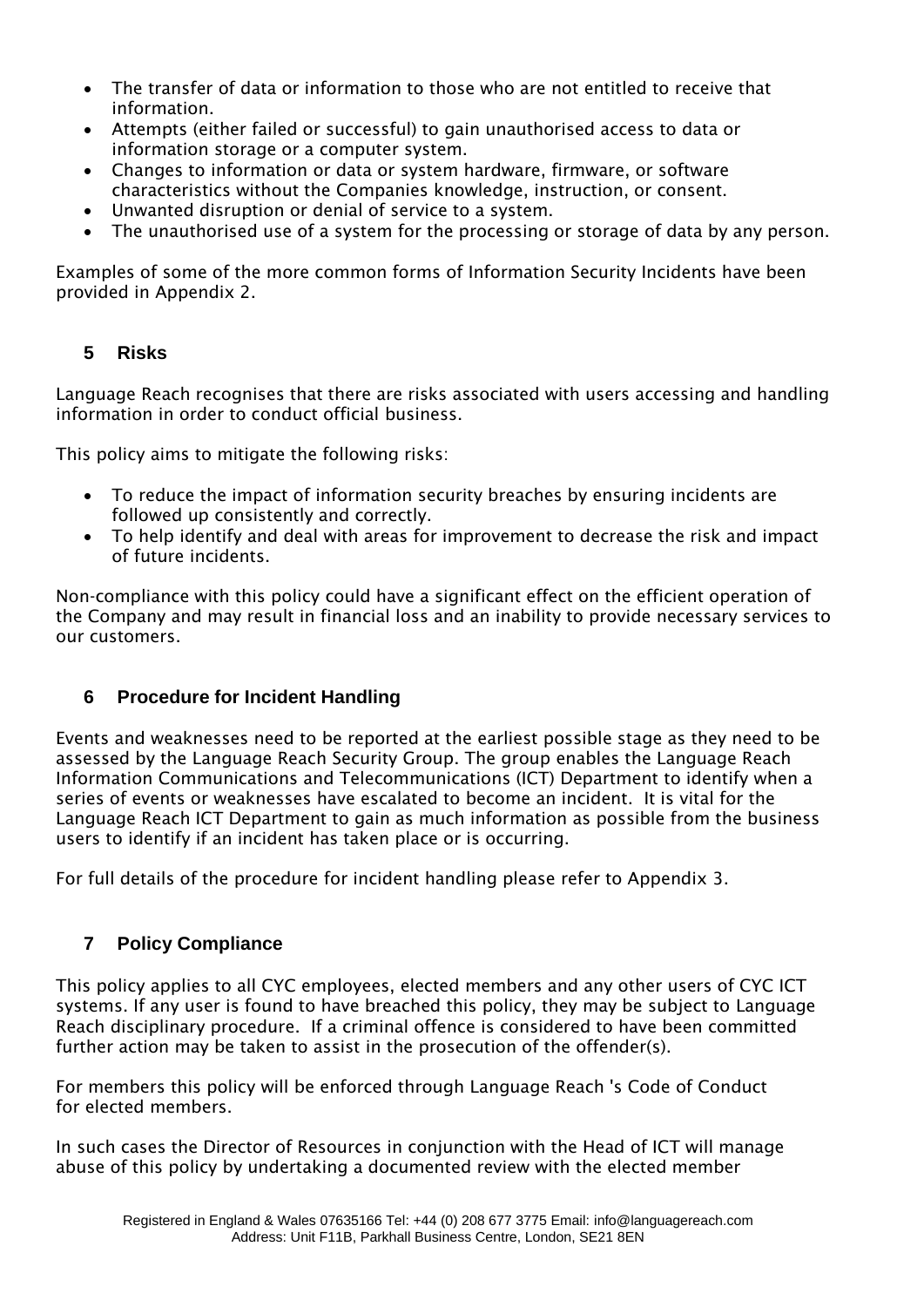involved. The review will be recorded, and the documents will be retained within the centrally held register.

Two incidents of abuse relating to breaches of this policy within a two-year period for the same elected member could constitute a serious abuse and this trigger point would be reported as outlined below.

If you do not understand the implications of this policy or how it may apply to you, seek advice from Language Reach Customer Services Team on tel. +44 (0) 208 677 3775.

## **8 Policy Governance**

The following table identifies who within Language Reach is Accountable, Responsible, Informed or Consulted with regards to this policy. The following definitions apply:

- Responsible the person(s) responsible for developing and implementing the policy.
- Accountable the person who has ultimate accountability and authority for the policy.
- Consulted the person(s) or groups to be consulted prior to final policy implementation or amendment.
- Informed the person(s) or groups to be informed after policy implementation or amendment.

| Responsible      | Head of ICT                                                                                                                         |
|------------------|-------------------------------------------------------------------------------------------------------------------------------------|
| Accountable      | Director of Resources (Section 151 Officer)                                                                                         |
| <b>Consulted</b> | Language Reach IT Technical Design Authority, Language Reach IT<br>Security Group, Officer Governance Group, Human Resources, Union |
| <b>Informed</b>  | All employees, subcontractors and stakeholders                                                                                      |

## **9 Review and Revision**

This policy, and all related appendices, will be reviewed as it is deemed appropriate, but no less frequently than every 12 months.

Policy review will be undertaken by the Service Delivery Manager.

## **10 References**

This policy should be read in conjunction with all other Language Reach policy documents and legal documents including the Electronic Communications Policy

## **11 Key Messages**

- All staff should report any incidents or suspected incidents immediately by calling the ITT Customer Services Team on Tel (55)2222 immediately.
- We can maintain your anonymity when reporting an incident if you wish.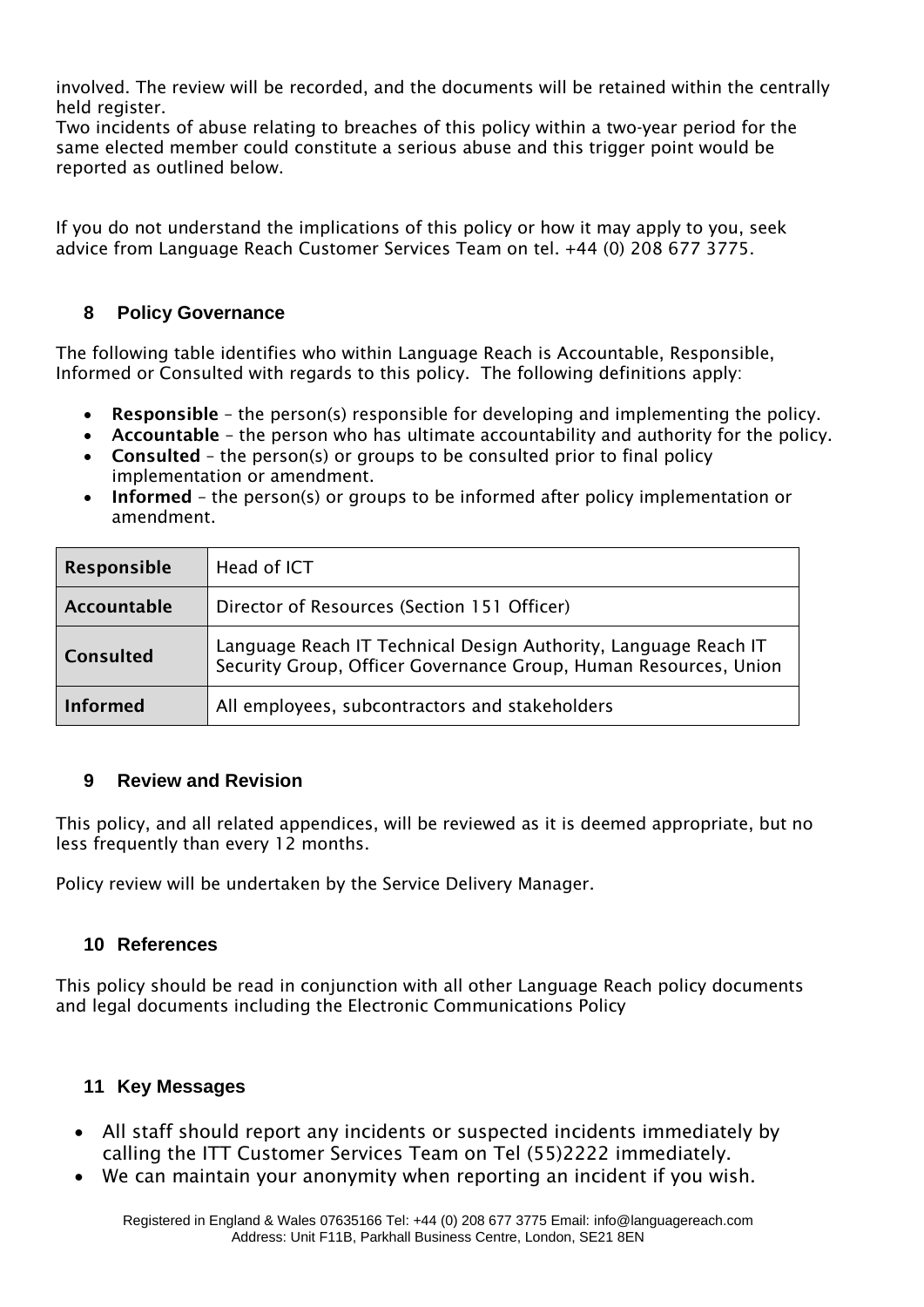• If you are unsure of anything in this policy, you should ask advice from ICT Customer Services Team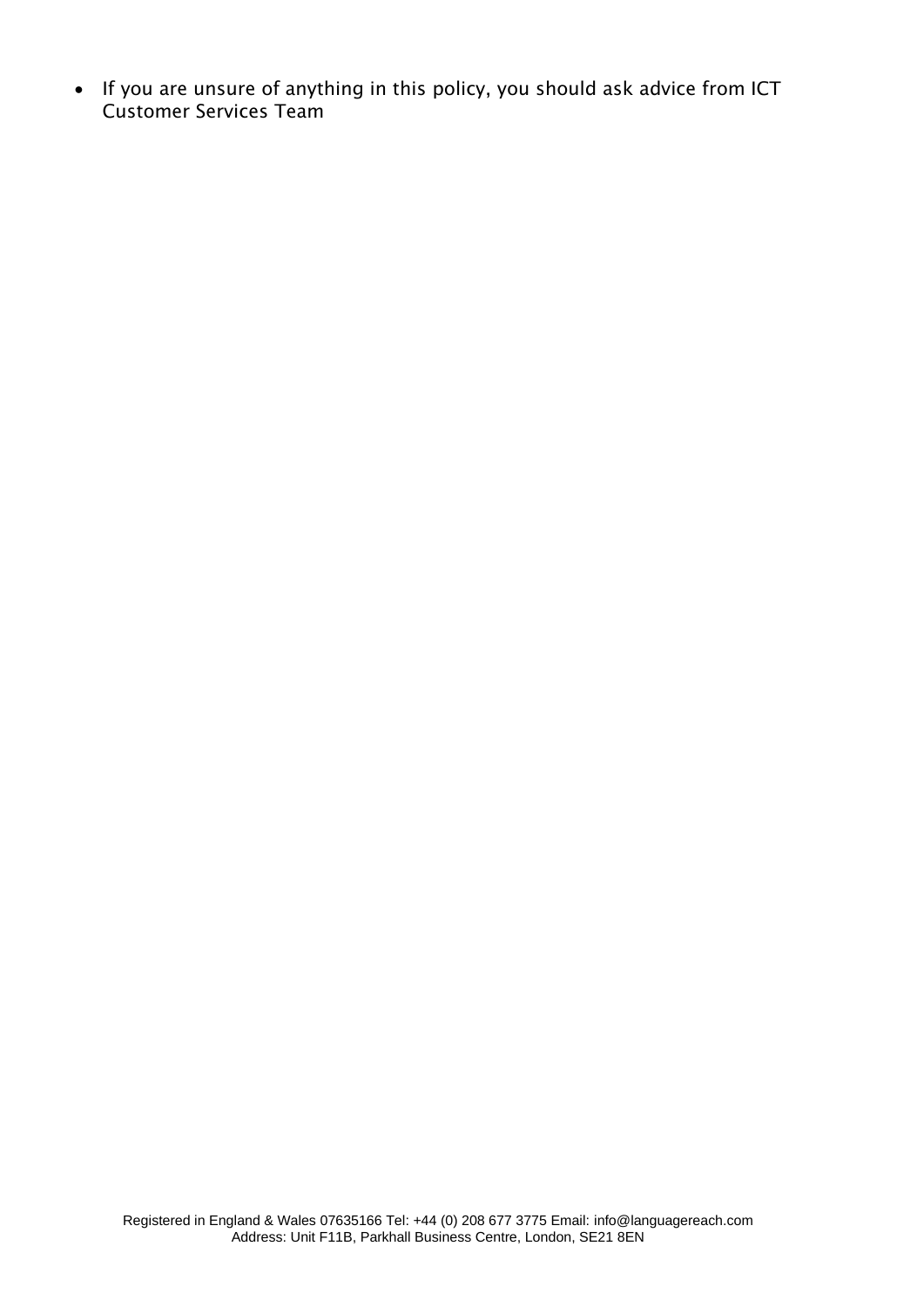



Registered in England & Wales 07635166 Tel: +44 (0) 208 677 3775 Email: [info@languagereach.com](mailto:info@languagereach.com) Address: Unit F11B, Parkhall Business Centre, London, SE21 8EN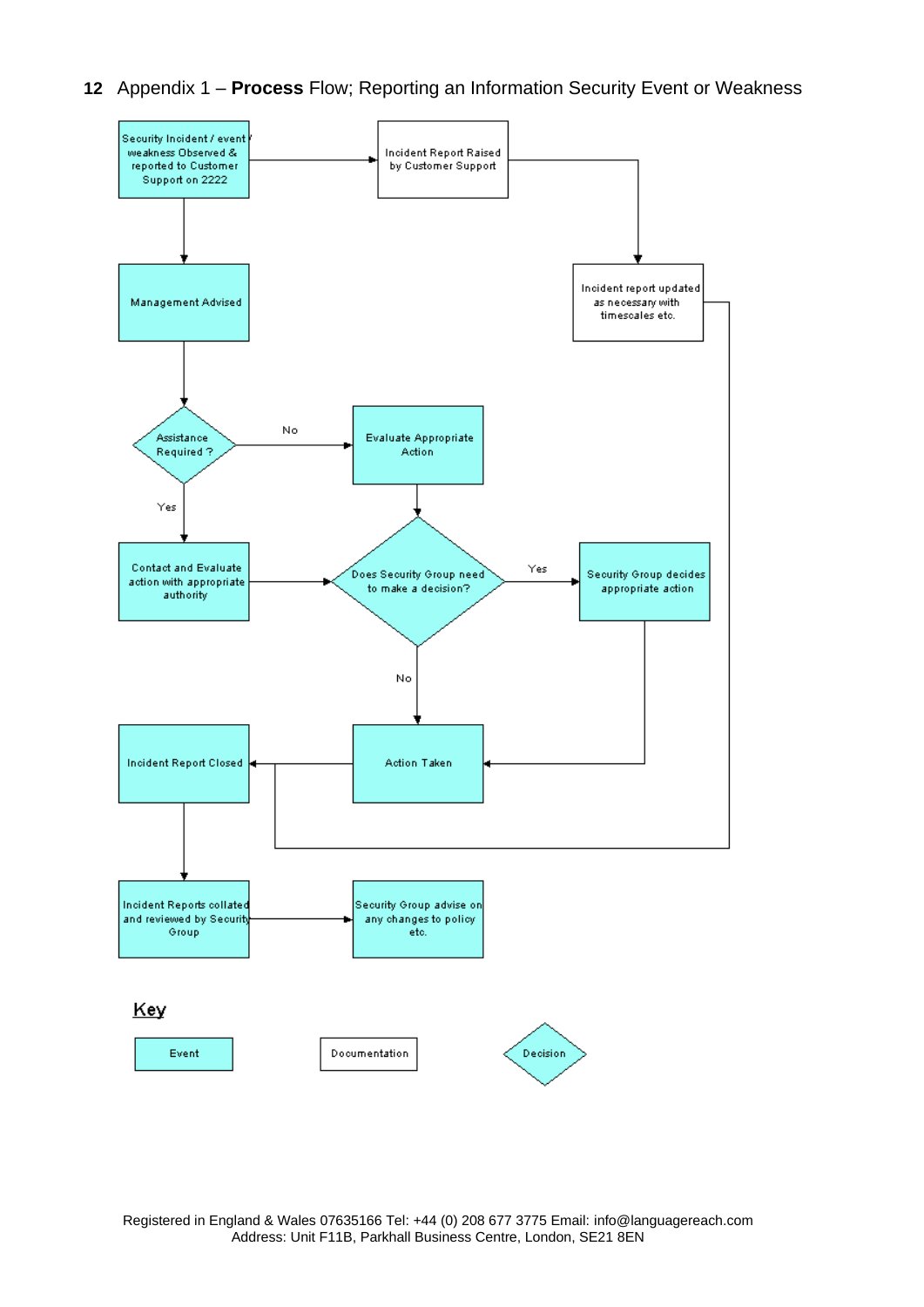# **13 Appendix 2 – Examples of Information Security Incidents and Events**

Examples of the most common Information Security Incidents and events are listed below. It should be noted that this list is not exhaustive.

#### Malicious

- Giving information to someone who should not have access to it verbally, in writing or electronically.
- Computer infected by a Virus or other malware.
- Sending a sensitive e-mail to 'all staff' by mistake.
- None reporting of the receipt of unsolicited mail of an offensive nature.
- None reporting of the receipt of unsolicited mail which requires you to enter personal data.
- Changing data that has been done by an unauthorised person.
- Forwarding chain letters including virus warnings, scam warnings and other emails which encourage the recipient to forward onto others. (Chain letters can be disturbing to those who receive them by implying bad luck if it is not forwarded for example. These are in fact just either at best a piece of fun which clogs up corporate and international email services wasting resource and at worse an attempt to harvest information from the recipient's machine including contacts information, details of corporate firewalls etc. They should be deleted straight away and not forwarded anywhere.)
- Unknown people asking for information which could gain them access to data (e.g. a password or details of a third party).

#### Misuse

- Use of unapproved or unlicensed software on Language Reach equipment.
- Accessing a computer or database using someone else's authorisation (e.g. someone else's user id and password).
- Writing down your password and leaving it on display / somewhere easy to find.
- Printing or copying confidential information and not storing it correctly or confidentially.

## Theft / Loss

- Theft / loss of a hard copy file.
- Theft / loss of any Language Reach computer equipment.

This policy will be enforced through the use of the Language Reach 's disciplinary procedures.

Allegations of malicious or misuse will be investigated, and action taken in accordance with Language Reach 's disciplinary procedure. The level of action taken in response to any breach will be dependent on the nature and the findings of any investigation of suspected breaches.

Any suspected breaches of this policy will be managed by the local line manager with assistance from ICT and Human Resources and in accordance with Language Reach 's disciplinary procedures.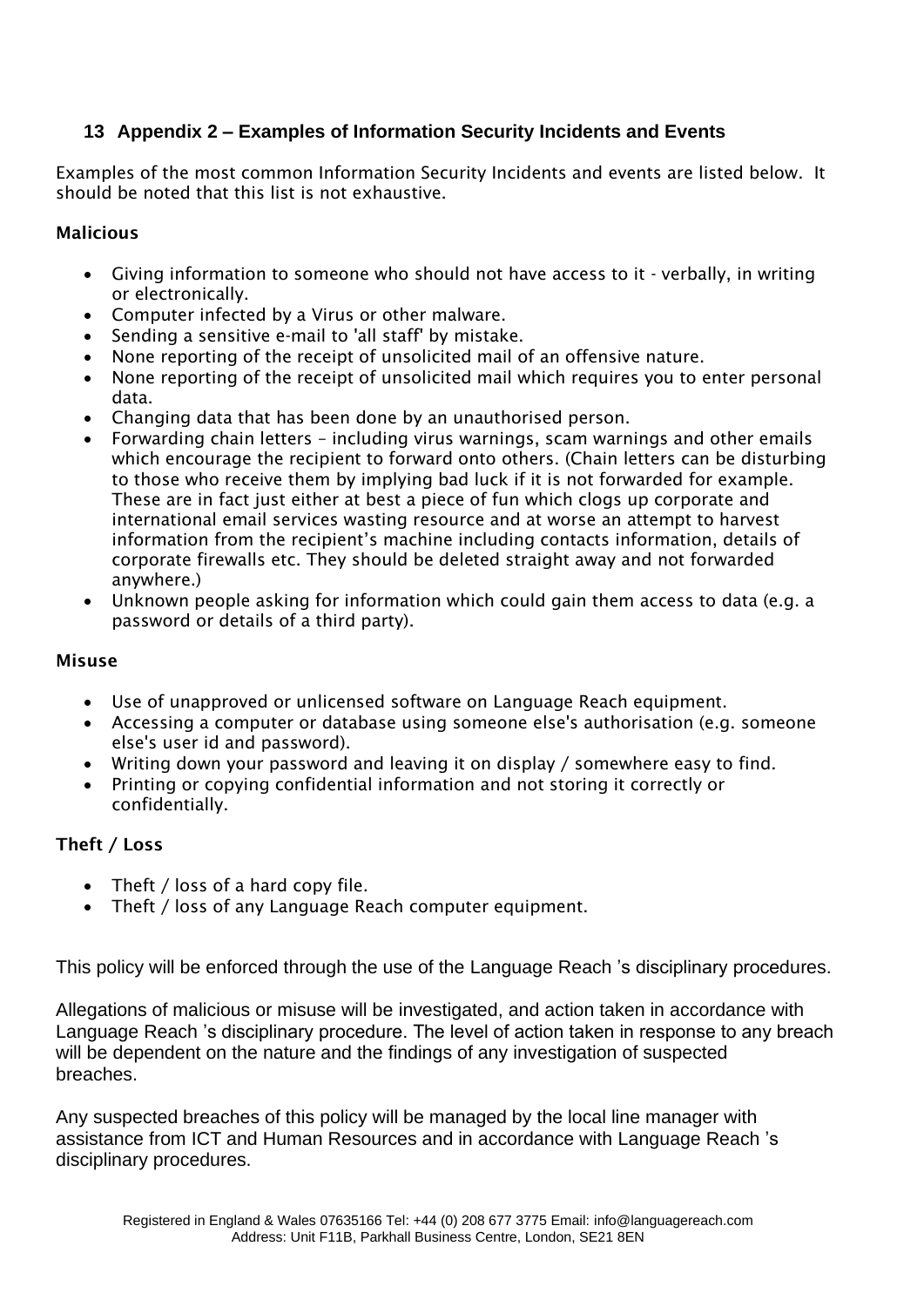## **14 Appendix 3 - Procedure for Incident Handling**

#### **14.1 Reporting Information Security Events or Weaknesses**

The following sections detail how users and IT Customer Services Staff must report information security events or weaknesses. Appendix 1 provides a process flow diagram illustrating the process to be followed when reporting information security events or weaknesses.

#### **14.1.1 Reporting Information Security Events for all Employees**

Security events, for example a virus infection, could quickly spread and cause data loss across the organisation. All users must understand and be able to identify that any unexpected or unusual behaviour on the workstation could potentially be a software malfunction. If an event is detected users must:

- Note the symptoms and any error messages on screen.
- Disconnect the workstation from the network if an infection is suspected (with assistance from IT Customer Services Staff).
- Not use any removable media (for example USB memory sticks) that may also have been infected.

If the Information Security event is in relation to paper or hard copy information, for example personal information files that may have been stolen from a filing cabinet, this must be reported to Senior Management and either the Information Governance Officer (Veritau Limited) or Caldecott Guardian for the impact to be assessed.

The ITT Customer Services Team will require you to supply further information, the nature of which will depend upon the nature of the incident. However, the following information must be supplied:

- Contact name and contact number of person reporting the incident.
- The type of data, information or equipment involved.
- Whether the loss of the data puts any person or other data at risk.
- Location of the incident.
- Inventory numbers of any equipment affected.
- Date and time the security incident occurred.
- Location of data or equipment affected.
- Type and circumstances of the incident.

#### **14.1.2 Reporting Information Security Weaknesses for all Employees**

Security weaknesses, for example a software malfunction, must be reported through the same process as security events. Users must not attempt to prove a security weakness as such an action may be considered to be misuse.

#### **14.1.3 Reporting Information Security Events and Weaknesses for IT Support Staff**

Information security events and weaknesses must be reported to ICT Customer Services who must immediately inform the Business and Customer Services Manager or his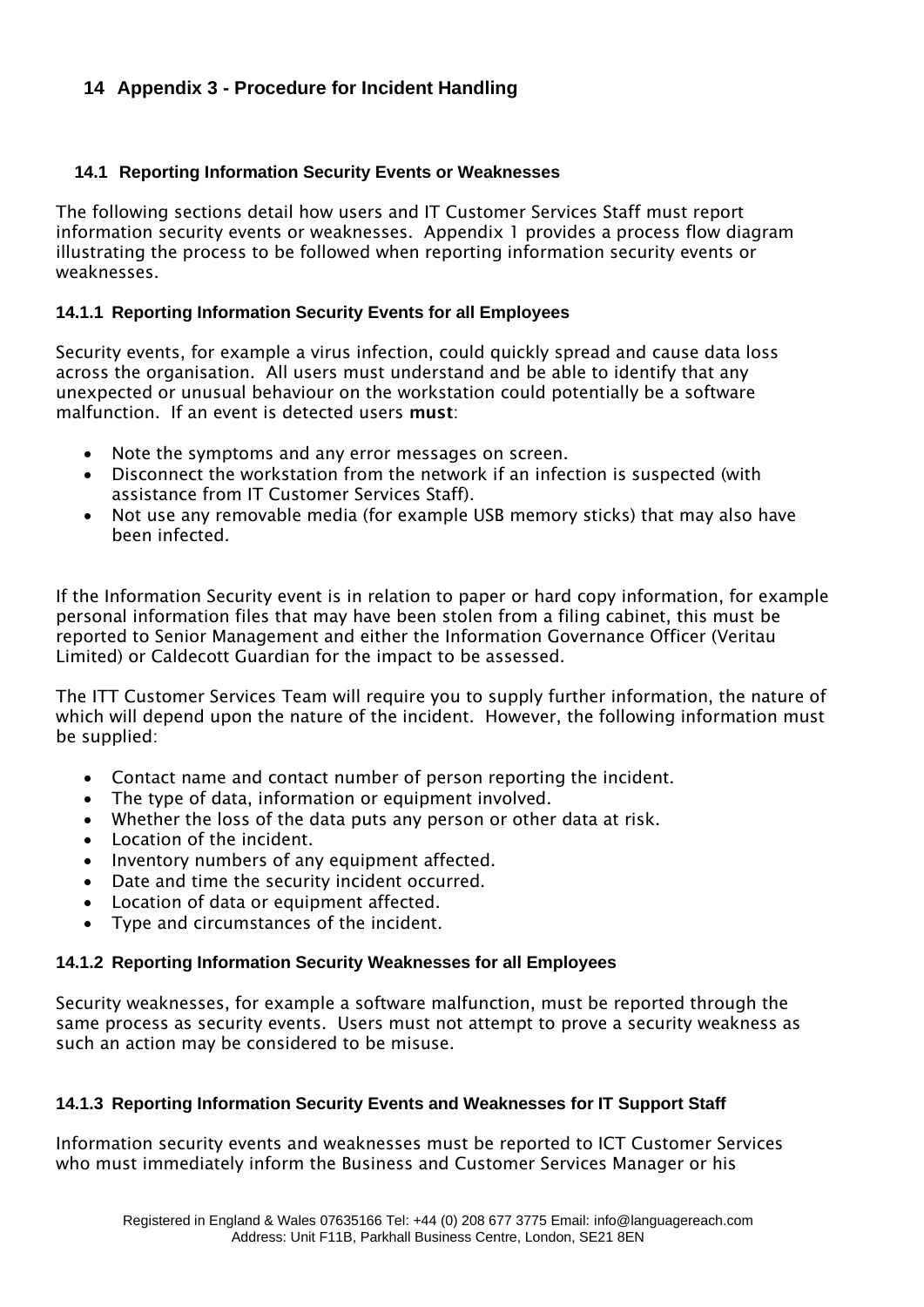representative as quickly as possible and the incident response and escalation procedure must be followed.

Security events can include:

- Uncontrolled system changes.
- Access violations e.g. password sharing.
- Breaches of physical security.
- Non-compliance with policies.
- Systems being hacked or manipulated.

Security weaknesses can include:

- Inadequate firewall or antivirus protection.
- System malfunctions or overloads.
- Malfunctions of software applications.
- Human errors.

Should an appropriate response not be received by the person in ICT Customer Services who owns the logged call within 30 minutes the incident / event must be escalated to the Head of ICT.

Incidents must be reported to the ICT Security Group and the Head of IT&T should the incident become service affecting.

A GovCert Incident report (see appendix 5) must be completed by the incident owner for all incident and passed to the ICT Service Delivery Manager.

#### **14.2 Management of Information Security Incidents and Improvements**

A consistent approach to dealing with all security events must be maintained across the Company The events must be analysed and the ICT Security Group must be consulted to establish when security events become escalated to an incident. The incident response procedure must be a seamless continuation of the event reporting process and must include contingency plans to advise the Company on continuing operation during the incident.

All high and medium incidents should be reported to the ICT Security Group. All low incidents should be reported to the Customer Services Team Leader. To decide what level of impact an incident has users should refer to the Risk Impact Matrix in Appendix 4.

#### **14.2.1 Collection of Evidence**

If an incident may require information to be collected for an investigation strict rules must be adhered to. The collection of evidence for a potential investigation must be approached with care. Internal Audit must be contacted immediately for guidance and strict processes must be followed for the collection of forensic evidence. If in doubt about a situation, for example concerning computer misuse, contact ICT Customer Services on (55)2222 for advice.